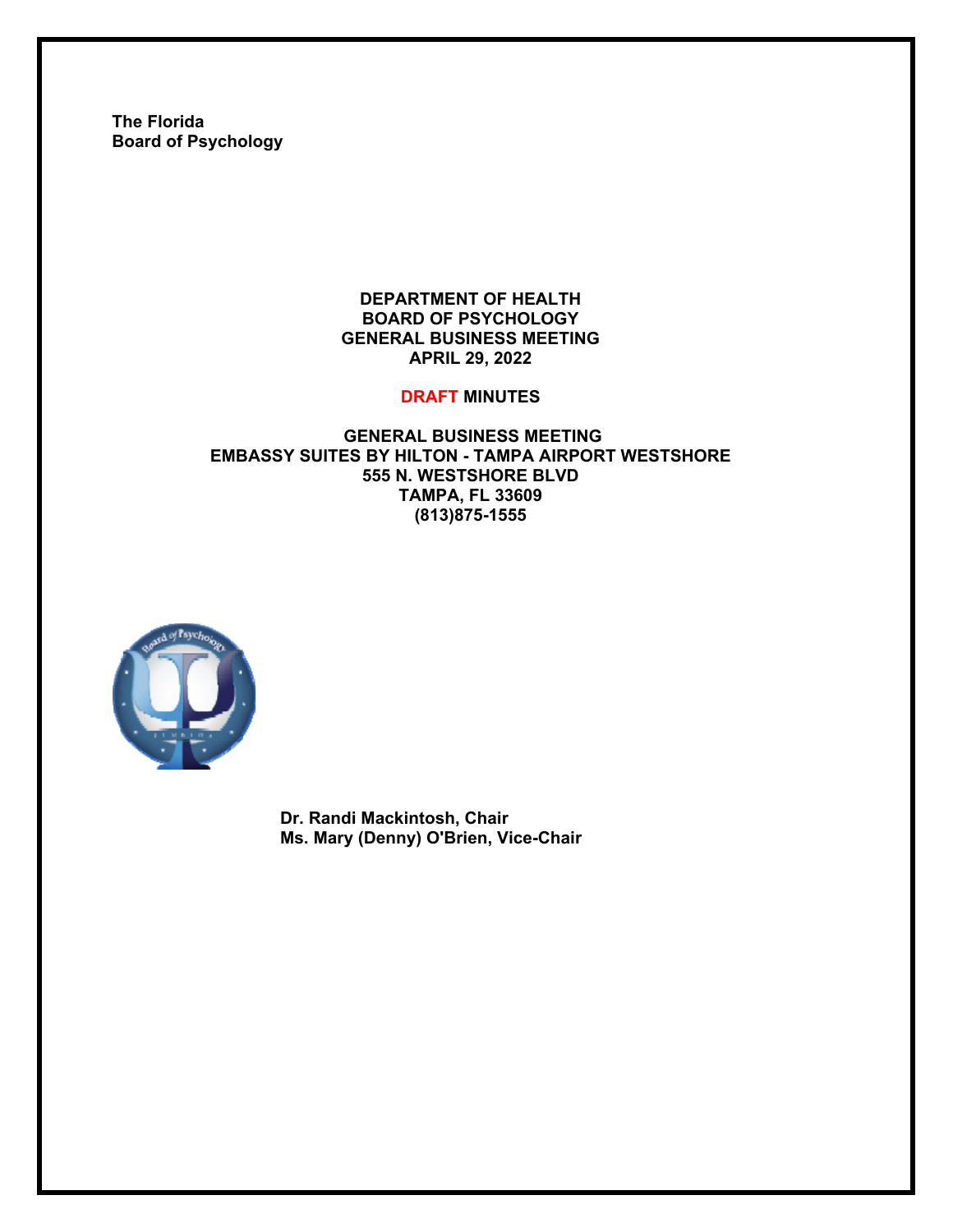#### **DEPARTMENT OF HEALTH BOARD OF PSYCHOLOGY GENERAL BUSINESS MEETING**

## **April 29, 2022**

#### **-DRAFT MINUTES-**

## **Embassy Suites by Hilton - Tampa Airport Westshore 555 N. Westshore Blvd Tampa, FL 33609 (813) 875-1555**

- **Participants in this public meeting should be aware that these proceedings are being recorded and that an audio file of the meeting will be posted to the Board's website.**
- **8:00 a.m. EST**
- **Call to order General Business Meeting**
- **Dr. Randi Mackintosh, Chair, called the general business meeting to order at**
- **approximately 8:00 a.m. Those present for all or part of the meeting, included the**  following:

- 8 **MEMBERS PRESENT**<br>
9 Dr. Randi Mackintosh, Psy.D., Chair **State Allen Hall, Executive Director** Dr. Randi Mackintosh, Psy.D., Chair
- 
- Dawn Silver, Ph.D.
- 12 Madiley Broz, Psy.D.<br>13 Seema Weinstein. Ph
- Seema Weinstein, Ph.D.

# **ASSISTANT ATTORNEY GENERAL ASSISTANT GENERAL COUNSEL**

Diane Guillemette, Esq.

# **COURT REPORTER**

- Magnolia Court Reporting
- Cindy Green
- 407-896-1813

# **DISCIPLINARY PROCEEDINGS**

#### **SETTLEMENT AGREEMENT**

- 1. Dr. Nancy M. Wonder, Case No. 2021-05720 (p/c/p Dr. Dawn Silver and Dr. Amy Swan)
- Present: **Y** Attorney: **Y**/N Name: **Ed Bayo**
- Dr. Wonder was before the Board for alleged violations of Section 490.009(1)(w), F.S. (2017-
- 2019) through a violation of Rule 64B19-19.006(1) and/or (4), F.A.C., and 490.009(1)(r), F.S.
- (2017-2019), for failing to meet the minimum standards of performance in professional activities
- when measured against generally prevailing peer performance.
- Dr. Silver & Dr. Mackintosh were recused from the discussion due to service on the probable cause panel for this case.

Mary (Denny) O'Brien, J.D. Anna King, Program Operations Administrator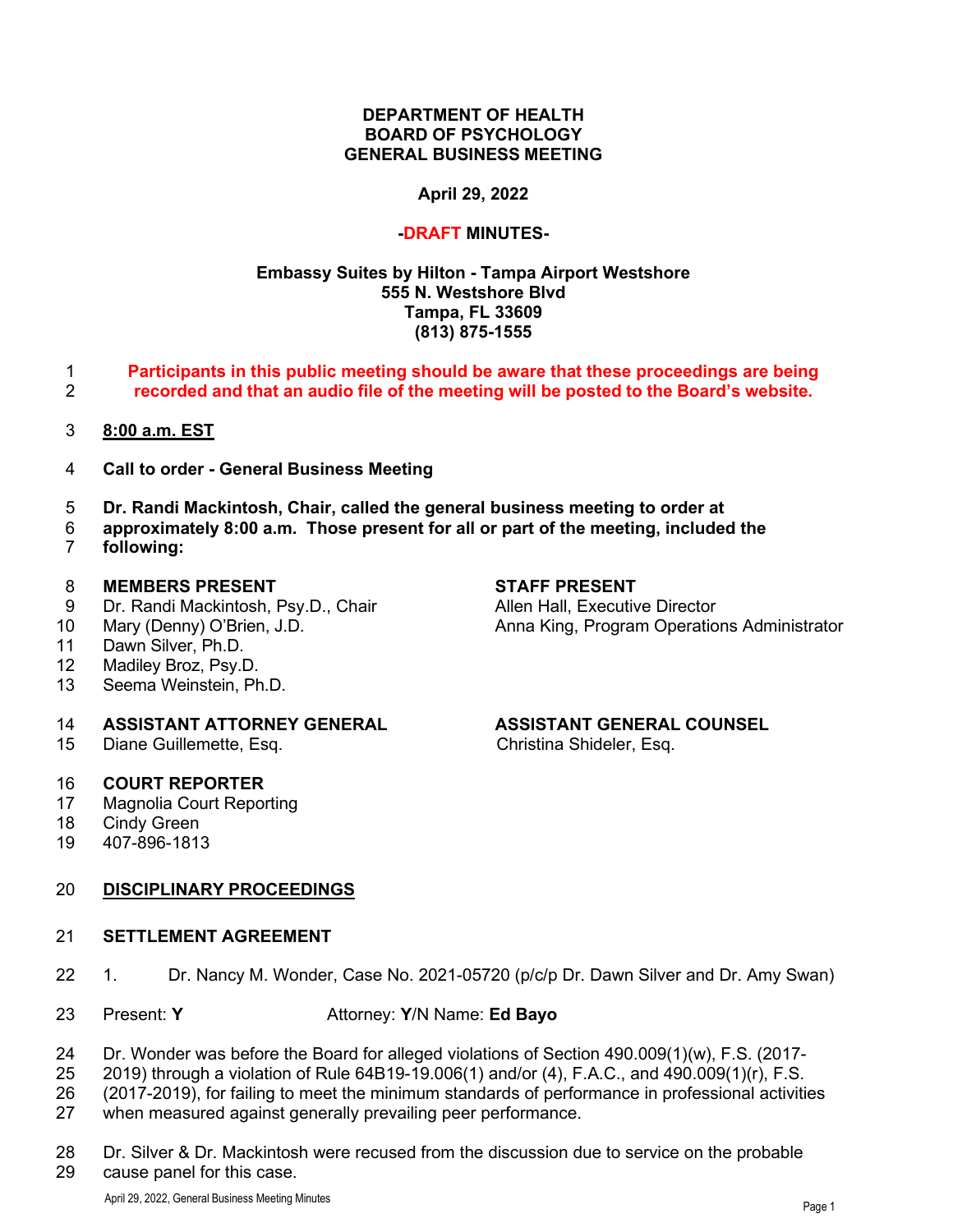- Ms. Shideler presented the case to the Board.
- After discussion, a settlement agreement was proposed consisting of payment of a fine of \$1,500,
- completion of 10 hours of continuing education credits in Ethics and Boundaries within 9- days,
- 4 probation of 1 year with 2 inspections (One at the beginning and the second 6 months from them.<br>5 A third inspection will be issued if there are any issues on the 11<sup>th</sup> month) and lastly payment of
- A third inspection will be issued if there are any issues on the  $11<sup>th</sup>$  month) and lastly payment of
- costs totaling \$3,500 in one year's time.
- **MOTION**: Seema Weinstein moved to accept the proposed Settlement Agreement. The motion was seconded by Madiley Broz and carried 3/0.

# **DETERMINATIONS OF WAIVERS & HEARINGS NOT INVOLVING DISPUTED ISSUES OF MATERIAL FACT**

- 2. Dr. Tricia D. Cassel, Case No. 2020-29110 (p/c/p Dr. Dean Aufderheide and Dr. Dawn Silver)
- Present: **N** Attorney: **N**
- Dr. Cassel was before the Board for an alleged violation of Section 490.009(1)(r), F.S. (2020), for
- failing to meet the minimum standards of performance in professional activities when measured
- against generally prevailing peer performance.
- Dr. Silver was recused from the discussion due to service on the probable cause panel for this case.
- Ms. Shideler presented the case to the Board.
- After discussion, Dr. Mackintosh and Seema Weinstein agreed upon a \$1,000 fine to be paid
- within one years' time, and a suspension to PRN until cleared by the PRN.
- 22 **MOTION**: Dr. Mackintosh made a motion to accept the investigative report and exhibits into<br>23 evidence for the purposes of imposing penalty, that the Respondent was properly served an
- evidence for the purposes of imposing penalty, that the Respondent was properly served and has
- waived her right to a formal hearing and made a motion to adopt the findings of fact and
- conclusions of law as set forth in the Administrative Complaint and that this constitutes a violation
- of the Florida Statutes, as set forth in the Administrative Complaint. The motion was seconded by
- Seema Weinstein and carried 4/0.
- **MOTION**: After discussion, Dr. Mackintosh made a motion to impose the stated penalties. The 29 motion was seconded by Seema Weinstein and carried 4/0. motion was seconded by Seema Weinstein and carried 4/0.
- The Department will request that the Board assess the cost of prosecuting the case.
- **MOTION**: Dr. Mackintosh made a motion to assess the costs of \$2,816.48 to be paid within one year of the filing of the Final Order. The motion was seconded by Seema Weinstein and carried 4/0

# **VOLUNTARY RELINQUISHMENT**

- 3. Dr. Andrea V. Pellegrini, Case No. 2021-34359 (p/c/p Waived)
- Present: **N** Attorney: **Y** Name: **Ed Bayo**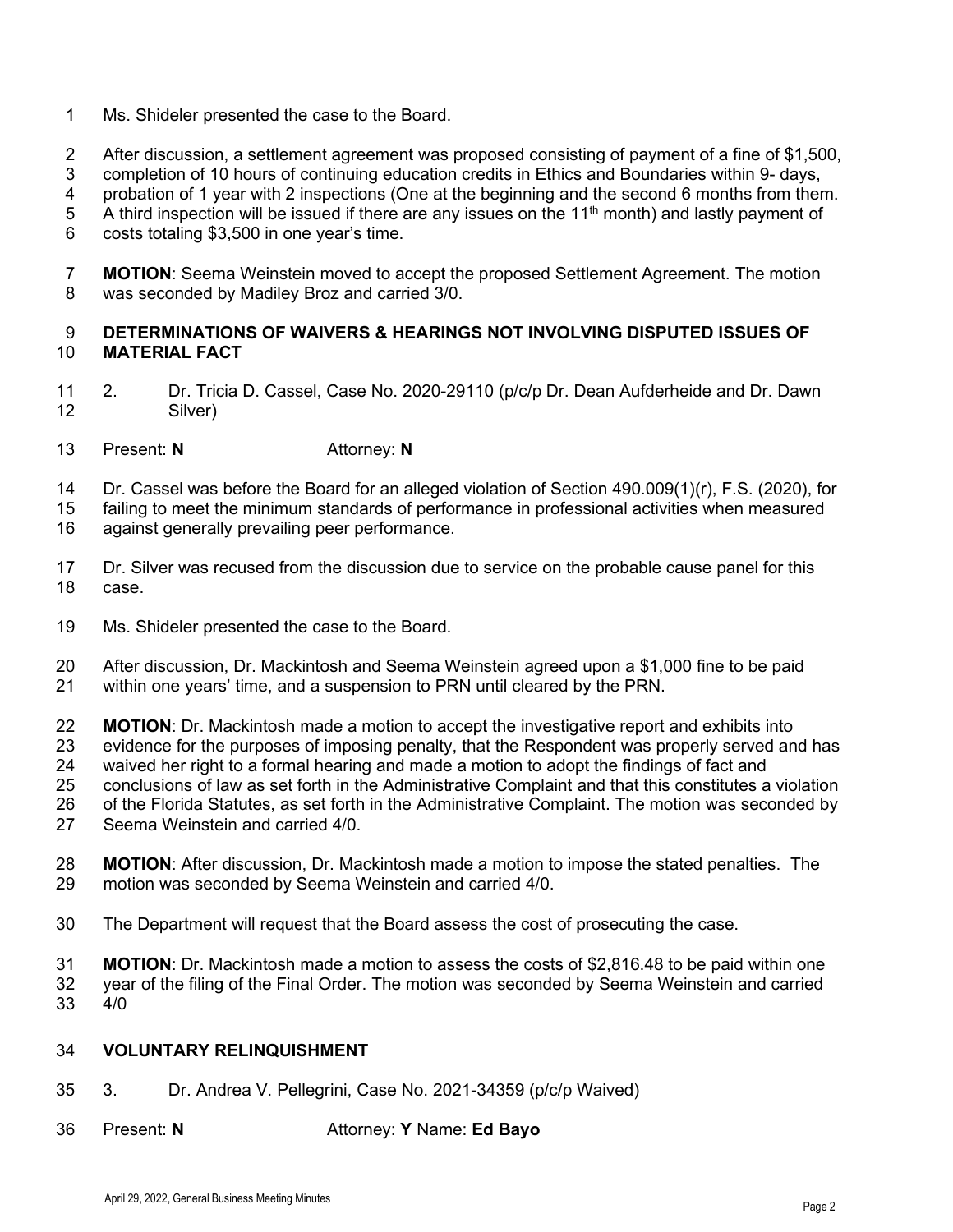- 1 Dr. Pellegrini was before the Board for an alleged violation of Section 456.072(1)(z), F.S. (2021),
- 2 for being unable to practice with reasonable skill and safety to patients by reason of illness or use
- 3 of alcohol, drugs, narcotics, chemicals, or any other type of material or as a result of any mental
- 4 or physical condition.
- 5 Ms. Shideler presented the case to the Board.
- 6 Prior to the Board Meeting, Dr. Pellegrini withdrew their Voluntary Relinquish in return they have
- 7 agreed to a suspension until cleared by PRN and payment of a \$600 fine within one year.
- 8 **MOTION**: Dr. Mackintosh moved to accept the withdraw of the Voluntary Relinquish in exchange<br>9 of the agreement of a suspension until cleared by PRN and payment of the fine of \$600 within of the agreement of a suspension until cleared by PRN and payment of the fine of \$600 within
- 10 one years' time. The motion was seconded by Seema Weinstein and carried 5/0.
- 11 Dr. Herkov was present on behalf of PRN and sworn in. Dr. Herkov confirmed PRN's willingness 12<br>12 to assist the licensee. to assist the licensee.
- 13 **MOTION**: Dr. Mackintosh verbally accepted the Settlement Agreement for the record. The motion 14 was seconded by Seema Weinstein and carried 5/0.

#### 15 **PROSECUTOR'S REPORT**

- 16 4. Christina Shideler, Esquire
- 17 Ms. Shideler presented the following prosecutor's report.
- 18

| Case Status                                                  | Report<br>Date 6/9/21 | Report<br>Date 1/11/22 | Report<br>Date 3/8/22 |
|--------------------------------------------------------------|-----------------------|------------------------|-----------------------|
| Total cases open/active in<br><b>Prosecution Services:</b>   | 20                    | 21                     | 22                    |
| Cases in Emergency ActionUnit:                               | $\Omega$              | 1                      | $\mathbf 0$           |
| Cases under legal review:                                    | 9                     | 3                      | 3                     |
| Cases awaiting supplemental<br>investigation/expert opinion: | n/a                   | 3                      | $\Omega$              |
| Cases with PCP<br>recommendation:                            | $\overline{2}$        | 3                      | 8                     |
| Cases where probable causehas<br>been found:                 | 8                     | 2                      | 1                     |
| Cases where DOAH has been<br>requested:                      | n/a                   | 8                      | $\overline{7}$        |
| Cases pending before DOAH:                                   | $\Omega$              | $\mathbf{0}$           | $\Omega$              |
| Cases on Board meeting<br>agendas:                           | 1                     | $\overline{2}$         | 3                     |
| Cases on appeal:                                             | $\Omega$              | $\Omega$               | $\mathbf{0}$          |
| Cases older than one year:                                   | 8                     | $7*$                   | 8                     |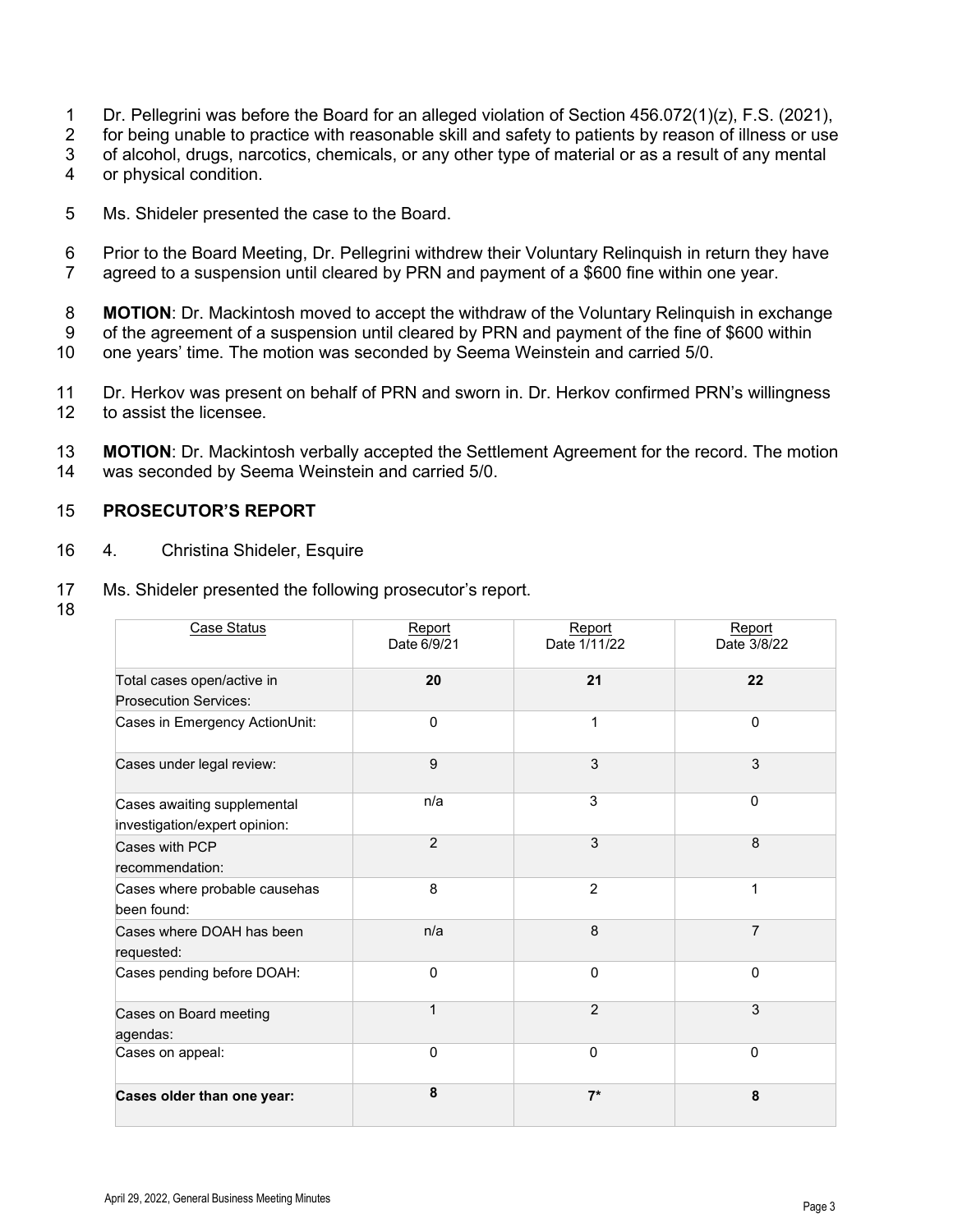- 1 Following discussion, Dr. Mackintosh moved to continue prosecuting cases older than 1 year.
- 2 Denny O'Brien seconded the motion, which carried 5/0.

# **ADMINISTRATIVE PROCEEDINGS**

## **PERSONAL APPEARANCE PURSUANT TO §456.013(3)(c), F.S.,**

5 5. Teresa Torres Examination

6 Present: **Y** Attorney: **N**

7 Dr. Torres previously applied for licensure under the Examination method in 2018. Dr. Torres

8 submitted a *Kansas Attestation of Supervised Psychology Professional Experience* for post-

9 doctoral experience completed in Alabama from 2005 – 2008. Dr. Torres indicated her original

supervisor could not be reached to complete Florida's form. During the November 2018 meeting,

the Board denied Dr. Torres' application due to its determination that her post-doctoral

supervision did not meet Florida's requirements. Thereafter, Dr. Torres opted to withdraw her

application to avoid a permanent record of denial.

Dr. Torres re-applied for licensure in September 2021. With her application, she provided a

personal attestation of the hours completed during her post-doctoral supervision. During the

16 October 29, 2021, meeting, the Board reviewed the application and determined to require Dr.<br>17 Torres' appearance at one of the next two scheduled meetings for further discussion, pursuan

Torres' appearance at one of the next two scheduled meetings for further discussion, pursuant to

Section 456.013(3)(c), F.S.

Dr. Torres' application was last before the Board in January 2022 to review new post-doctoral

supervision completed under Florida-licensed psychologists from November 2017 – June 2021.

Due to her failure to personally appear at the January meeting, Dr. Torres must appear at the

April 2022 meeting to comply with the Board's order.

**MOTION**: Following discussion, Dr. Mackintosh moved to approve the application for psychologist 24 licensure. Dr. Silver seconded. which carried 5/0. licensure. Dr. Silver seconded, which carried 5/0.

- 25 6. Rachel Scharlepp Bifurcation/Examination
- Present: **Y** Attorney: **N**

Dr. Scharlepp has applied for licensure under the Bifurcation/Examination method. Dr. Scharlepp

28 is before the Board for review of her affirmative response on the application regarding a pending<br>29 investigation. The applicant notes that the next related legal proceeding is scheduled for July 25.

investigation. The applicant notes that the next related legal proceeding is scheduled for July 25, 2022.

- Provided for the Board's review was the application, supporting documents and criminal history documents submitted by the applicant.
- **MOTION**: Following discussion, Dr. Mackintosh moved to grant continuance of consideration of the application until resolution of open case. Dr. Silver seconded, which carried 5/0.
- **BREAK:** 9:01 a.m
- **RECONVENED**: 9:17 a.m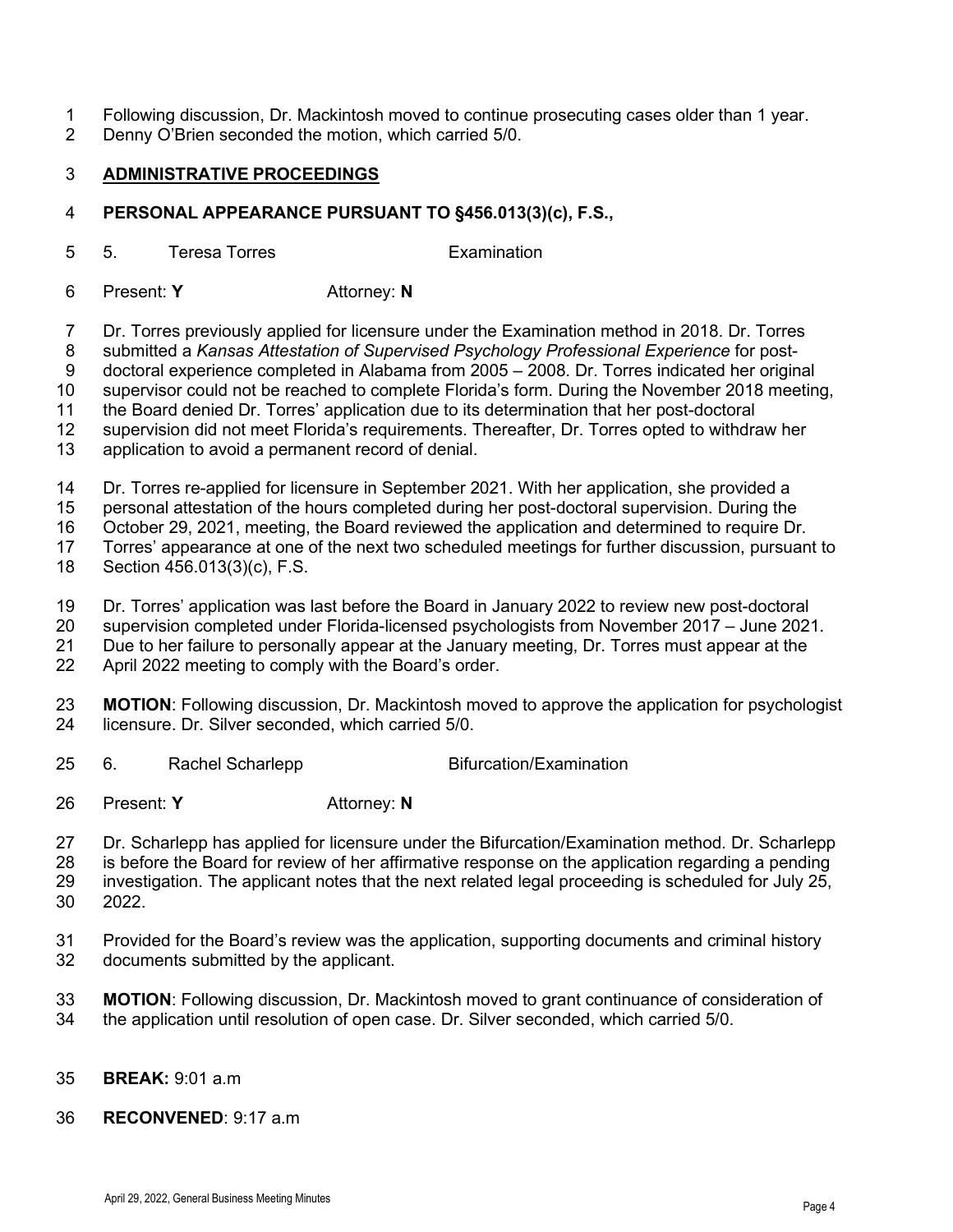# **PETITION FOR DECLARATORY STATEMENT**

- 7. Dr. Francisco Martinez-Mesa re: Rule 64B19-19.005 & 19.006, F.A.C, Releasing Psychological Records & Confidentiality
- Dr. Martinez-Mesa is currently licensed in Florida and is requesting the Board's guidance as to
- what is permissible to disclose during the deposition of a Court Case. The petition references
- Rules 64B19-19.005 and 64B19-19.006, F.A.C., along with §456.059, F.S.
- Provided for the Board's review was Dr. Martinez-Mesa's Petition for Declaratory Statement.
- Present: **Y** Attorney: **N**
- **MOTION**: Following discussion, Dr. Mackintosh moved to deny the Petition for Declaratory Statement. Denny O'Brien seconded, which carried 5/0.

# **LICENSURE RATIFICATION LISTS**

8. Licensed Psychologists

**MOTION**: Dr. Mackintosh moved to accept the ratification list as noted. Madiley Broz seconded, which carried 5/0.

- 9. Licensed Provisional Psychologists
- **MOTION**: Dr. Mackintosh moved to accept the ratification list as noted. Madiley Broz seconded, which carried 5/0.
- 10. Limited License Psychologist
- There were no limited licensees to ratify during this meeting.

### **CONTINUING EDUCATION PROVIDER RATIFICATION LIST**

- 11. List of Applicants
- **MOTION**: Dr. Mackintosh moved to accept the ratification list as noted. Seema Weinstein seconded, which carried 5/0.
- 

#### **APPLICATION EXTENSION RATIFICATION LIST**

- 
- 12. List of Applicants
- MOTION: Dr. Mackintosh moved to accept the ratification list as noted. Madiley Broz seconded, which carried 5/0.

# **FILE CLOSURE APPLICANTS FOR DENIAL PURSUANT TO §490.005(3)(b), F.S.**

- 13. List of Applicants
- There were not File Closure applicants presented for closure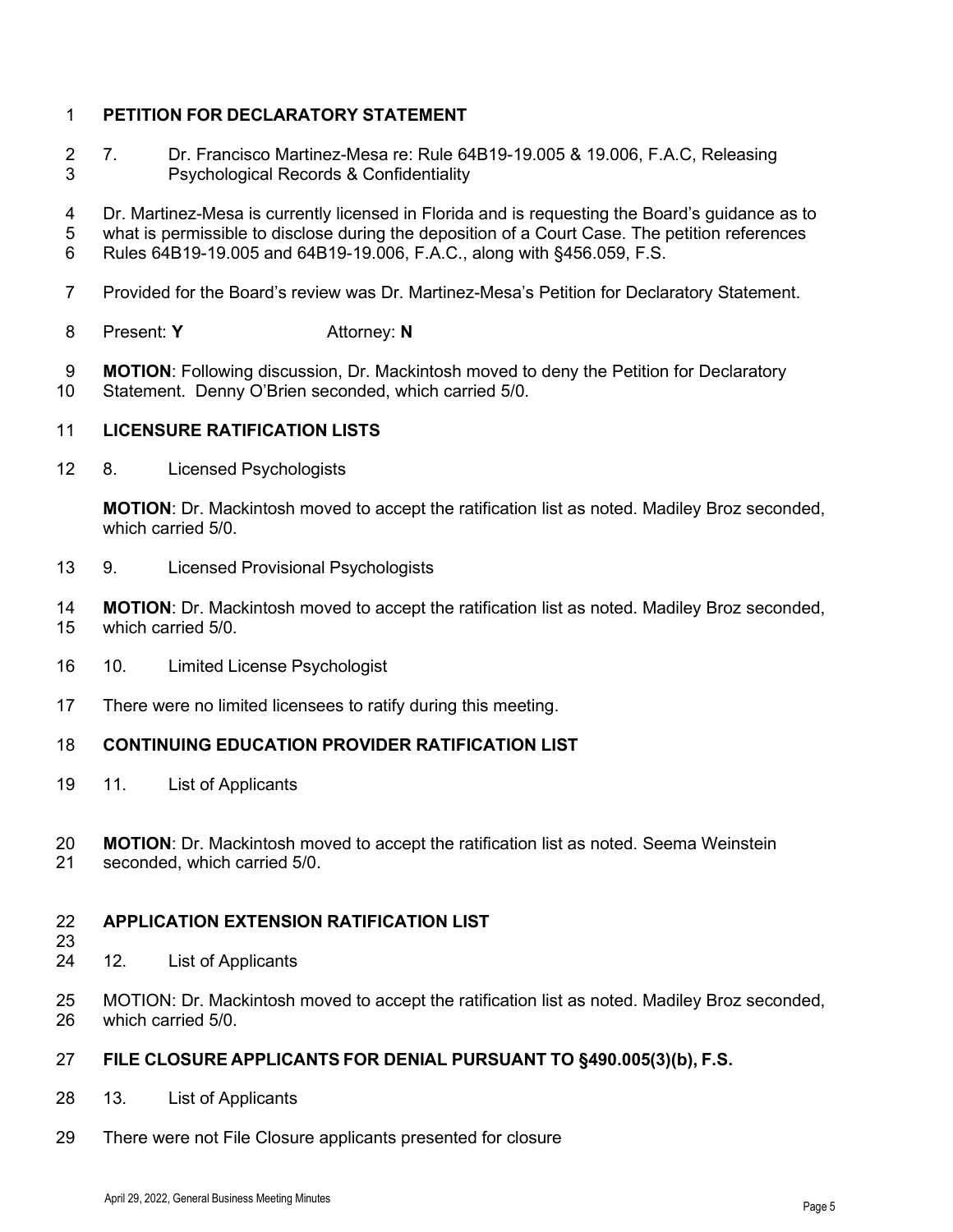# 1 **RULES REVIEW & DEVELOPMENT**

2 14. Rule 64B19-18.004, F.A.C., Use of Test Instruments

3 During the January 2022 meeting, the Board approved proposed amendments to the testing rule

4 to specify requirements for testing via videoconferencing. The Board determined that a sunset 5 provision would not be necessary.

6 After filing notice of the proposed rule with the Department of State, Mr. Dierlam was contacted by

7 the Governor's Office of Fiscal Accountability and Regulatory Reform (OFARR), which informed 8 the "public health and safety" exception is no longer an option and that the Board must include a

- 9 sunset provision in the rule.
- 10 THE FULL TEXT OF THE PROPOSED RULE IS:

# 11 **64B19-18.004 Use of Test Instruments.**

- 12 (1) No Change.
- 13 (2) A psychologist who uses test instruments in the psychologist's practice of psychology:
- 14 (a) Must consider whether research supports the underlying presumptions which govern the interpretive statements 15 which would be made by the test instrument as a result of its completion by any service user;
- 16 (b) Must be able to justify the selection of any particular test instrument and the method that instrument is 17 administered for the particular service user who takes the test at the instruction of the psychologist;
- 18 (c) Through (d) No Change.
- 19 (3) Through (4) No Change.<br>20 (5) The face-to-face requiren
- 20 (5) The face-to-face requirement of subsection (4) may be satisfied via Synchronous Online Video Communication<br>21 Technology ("videoconferencing") only if all of the following circumstances exist: 21 Technology ("videoconferencing") only if all of the following circumstances exist:<br>22 (a) The administration occurs via HIPPA complaint videoconferencing platform
- 22 (a) The administration occurs via HIPPA complaint videoconferencing platform;<br>23 (b) Immediately prior to administration of the test instrument the psychologist in

23 (b) Immediately prior to administration of the test instrument the psychologist independently verifies the service 24 user's, or the service user's guardian's if applicable, identification via a government issued picture identification;<br>25 (c) Immediately prior to administration of the test instrument the psychologist independently ver

25 (c) Immediately prior to administration of the test instrument the psychologist independently verifies the service 26 user is in a quiet setting free of distractions: user is in a quiet setting free of distractions;

- 27 (d) The psychologist documents the rationale for test administration via videoconferencing in the service user's 28  $\frac{\text{records; and}}{\text{(e) The p}}$
- 29 (e) The psychologist provides the service user with a disclosure informing the service user that the test instrument<br>30 administration via videoconferencing could have unknown impacts on the acceptance of and/or weight administration via videoconferencing could have unknown impacts on the acceptance of and/or weight given to resulting 31 evaluations and/or assessment by third parties.

32 A licensed psychologist who administers test instruments via videoconferencing as defined above must administer<br>33 the test instruments in a manner consistent with the prevailing standard of practice for the face-to-fac 33 the test instruments in a manner consistent with the prevailing standard of practice for the face-to-face administration of test instruments under subsection (4) of this rule. 34 test instruments under subsection (4) of this rule.<br>35  $(5)(6)$  It shall be a violation of this rule f

 $\frac{(5)(6)}{16}$  It shall be a violation of this rule for a psychologist to sign any evaluation or assessment unless the psychologist has had an active role in the evaluation or assessment of the subject as required by subse 36 psychologist has had an active role in the evaluation or assessment of the subject as required by subsection (4), of this 37 rule. A psychologist may not sign any evaluation or assessment that is signed by any other person unless the psychologist 38 is signing as a supervisor, in conjunction with an evaluation or assessment performed by a psychological intern, 39 psychological trainee or psychological resident, or as a member of a multidisciplinary diagnostic team.<br>40  $(6)$  (6)(7) "Test instruments" are standardized procedures which purport to objectively measure personal

- $(6)$ (7) "Test instruments" are standardized procedures which purport to objectively measure personal characteristics 41 such as intelligence, personality, abilities, interests aptitudes, and neuropsychological functioning including evaluation 42 of mental capacity to manage one's affairs and to participate in legal proceedings. Examples of such tests include 43 intelligence tests, multiple aptitude batteries, tests of special aptitudes, achievement tests, and personality tests<br>44 concerned with measures of emotional and motivational functioning, interpersonal behavior, interes 44 concerned with measures of emotional and motivational functioning, interpersonal behavior, interests, attitudes and 45 other affective variables.
- 46 Rulemaking Authority 490.004(4) FS. Law Implemented 490.003(4), 490.009(1)(r), (s), (v), (w) FS. History–New 6- 47 14-94, Formerly 61F13-20.004, Amended 5-19-97, Formerly 54AA-18.004, Amended 3-25-02, 11-18- 48 07,\_\_\_\_\_\_\_\_\_\_\_\_\_\_\_\_\_\_\_\_\_\_.
- 49
- 50 NAME OF PERSON ORIGINATING PROPOSED RULE: Board of Psychology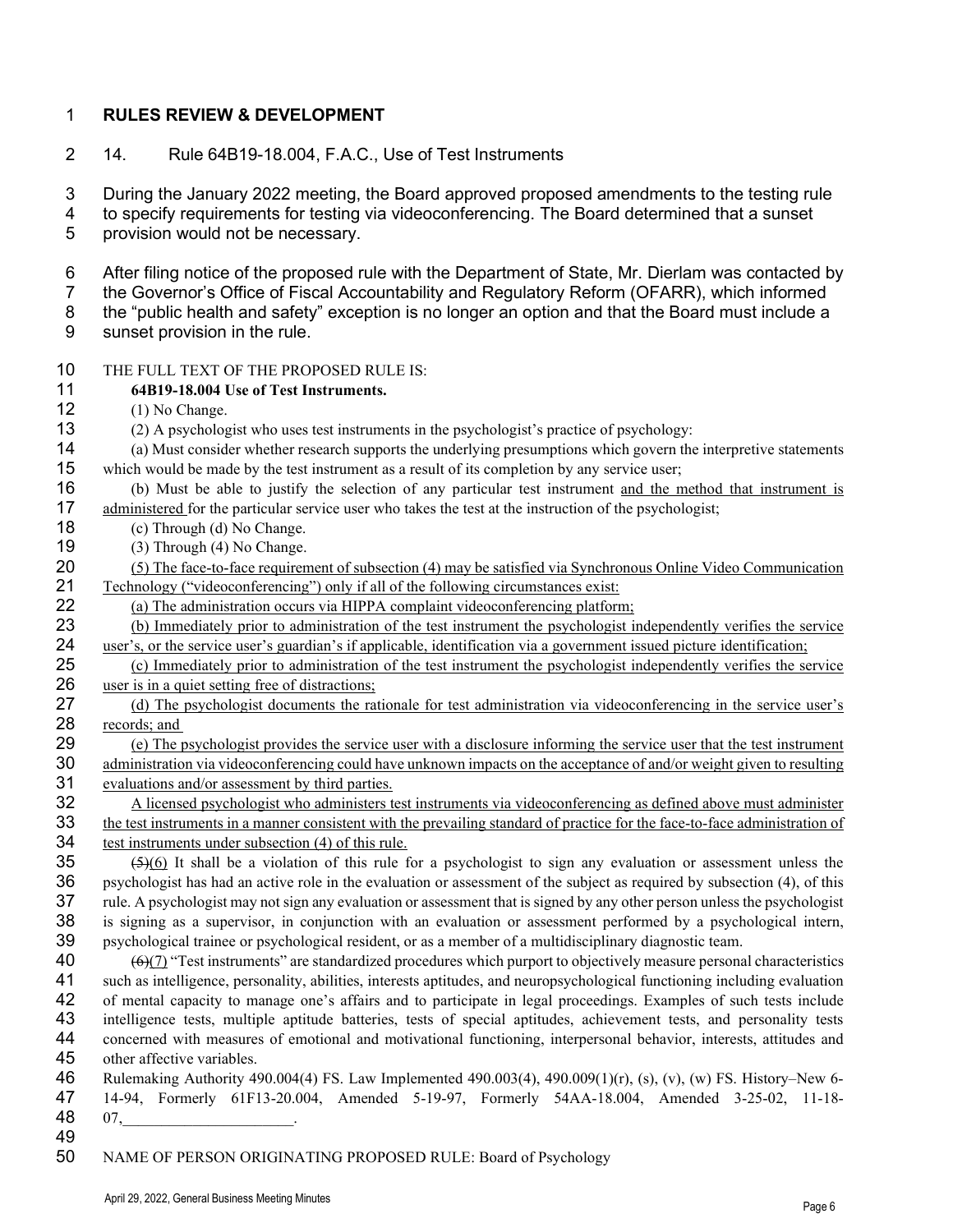- NAME OF AGENCY HEAD WHO APPROVED THE PROPOSED RULE: Board of Psychology
- 2 DATE PROPOSED RULE APPROVED BY AGENCY HEAD: January 28, 2022<br>3 DATE NOTICE OF PROPOSED RULE DEVELOPMENT PUBLISHED IN FAR
- DATE NOTICE OF PROPOSED RULE DEVELOPMENT PUBLISHED IN FAR: March 10, 2022

**MOTION**: Following discussion, Dr. Mackintosh moved to add proposed text to sunset the

 amendments to this rule on 4/30/27. Dr. Silver seconded the motion, which carried 4/1. Ms. O'Brien opposed.

15. Rule 64B19-11.012, F.A.C., Application Forms

The Board's legislative proposal to remove the APA-accreditation requirement for the 10 Year

Endorsement application method was presented to the Legislature as part of CS/CS/SB 768

(2022), Department of Health. This bill passed and was signed by the Governor as of April 20,

- 2022, with an effective date of July 1, 2022.
- Provided for the Board's review and action was a copy of the relevant parts of the bill, marked
- and clean copies of the revised application and proposed rule language to incorporate the revised form.
- **MOTION:** Following discussion, Dr. Mackintosh moved to approve the revised application form 16 and rule language. Dr. Silver seconded the motion, which carried 5/0. and rule language. Dr. Silver seconded the motion, which carried 5/0.
- **MOTION:** Dr. Mackintosh moved the proposed rule language would not have an adverse impact
- on small business. The proposed rule language would not have an economic impact on
- 19 government or any other entity in excess of \$200,000 within one year after the implementation of 20<br>20 the rule. Dr. Silver seconded the motion, which carried 5/0.
- the rule. Dr. Silver seconded the motion, which carried 5/0.
- 21 **MOTION:** Dr. Mackintosh moved the proposed rule language should not be designated as a<br>22 minor violation for first time offenses. Dr. Silver seconded the motion, which carried 5/0. minor violation for first time offenses. Dr. Silver seconded the motion, which carried 5/0.
- **MOTION:** Dr. Mackintosh moved there should not be a sunsetting provision. Dr. Silver seconded 24 the motion. which carried 5/0. the motion, which carried 5/0.

# **REPORT OF ASSISTANT ATTORNEY GENERAL, DIANE GUILLEMETTE, ESQUIRE**

16. Rule Status Report

Ms. Guillemette presented the status of the following rules.

- Rule 64B19-12.006, F.A.C., Reactivation Fee and Charge of Status Fee
- Effective Date 2/8/2022
- Rule 64B19-12.0085, F.A.C., Delinquency Fee
- Effective Date 2/10/2022
- Rule 64B19-17.002, F.A.C., Disciplinary Guidelines
- Effective Date 2/8/2022
- Rule 64B19-18.004, F.A.C., Use of Test Instruments